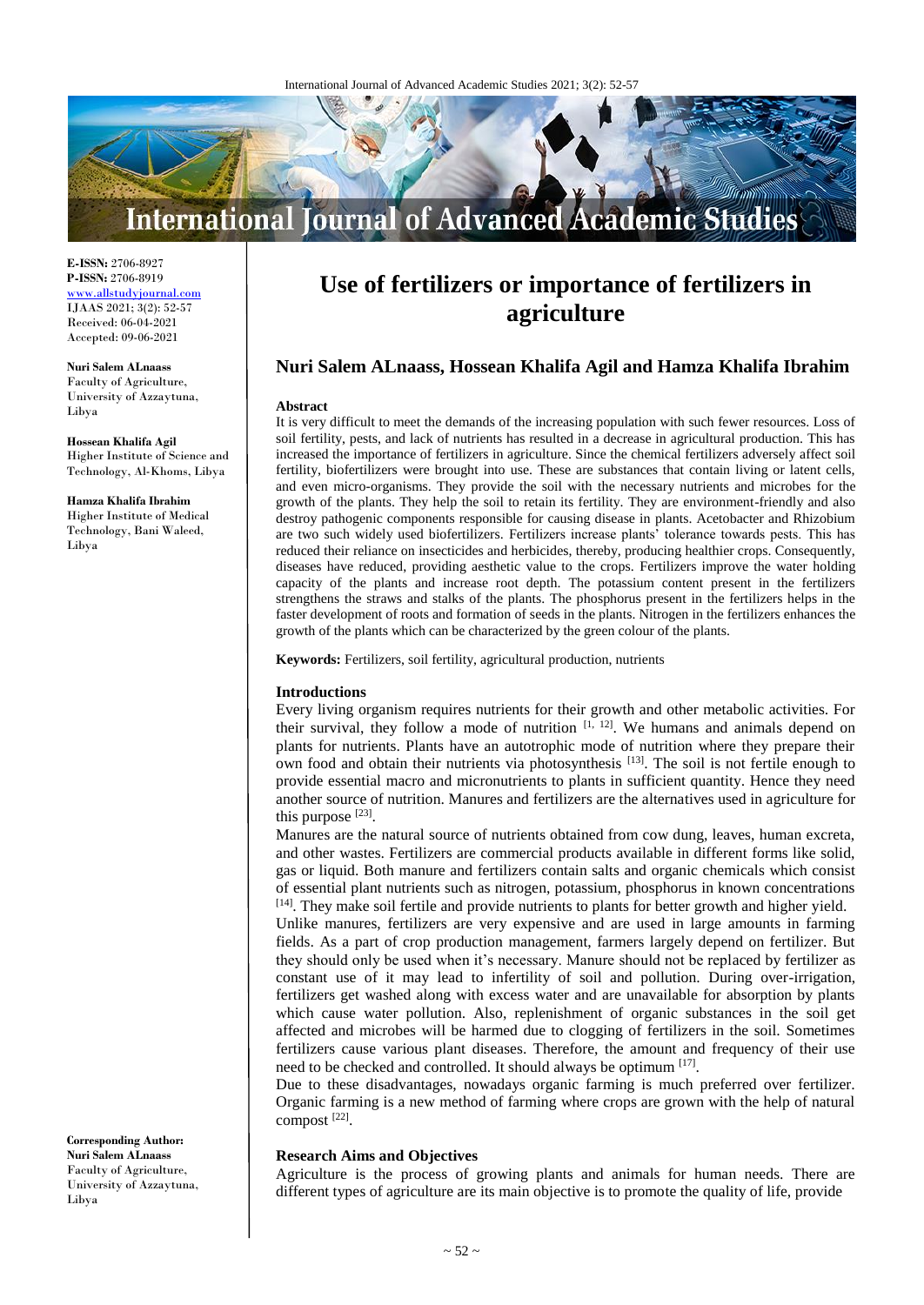employment opportunities, to encourage an awareness of agriculture, improve crop production, etc.

# **Advantages of Fertilizers**

The advantages of fertilizers are mentioned below

- 1. They are easy to transport, store, and apply
- 2. For supplying a specific nutrient we can select a specific fertilizer due to its nutrient specific nature.
- 3. They are water-soluble and can easily dissolve in the soil. Hence, they are easily absorbed by the plants.
- 4. They have a rapid effect on the crops.
- 5. They are predictable and reliable.
- 6. They increase the crop yield and provide enough food to feed the large population  $[20]$ .

# **Disadvantages of Fertilizers**

Fertilizers have the following disadvantages

- They are expensive.
- The ingredients in the fertilizers are toxic to the skin and respiratory system.
- Excessive use of fertilizers damages the plants and reduces soil fertility.
- Leaching occurs and the fertilizers reach the rivers causing eutrophication.
- Long term use reduces the microbial activity and disturbs the pH of the soil  $[11, 19]$ .

# **Types of Fertilizers**

There are six different types of fertilizers that are mentioned below:

# **Inorganic Fertilizers**

Inorganic fertilizers are chemical fertilizers that contain nutrient elements for the growth of crops made by chemical means. The inorganic fertilizers are of the following types:

# **Nitrogen Fertilizers**

Nitrogen fertilizers contain nitrogen necessary for the development of crops. Nitrogen is the main constituent of chlorophyll that maintains a balance in the process of photosynthesis. It is also a part of amino acids in plants and constitutes protein. Nitrogen fertilizers improve the production and quality of agricultural products [8].

# **Phosphorus Fertilizer**

The main nutrient in a phosphorus fertilizer is phosphorus. The efficiency of fertilizer depends upon effective phosphorus content, methods of fertilizing, properties of soil and crop strains. Phosphorus found in the protoplasm of the cell plays an important role in cell growth and proliferation. The phosphorus fertilizer is beneficial for the growth of roots of the plants [7, 8].

# **Organic Fertilizers**

Organic fertilizers are natural fertilizers obtained from plants and animals. It enriches the soil with carbonic compounds essential for plant growth. Organic fertilizers increase the organic matter content of the soil, promotes the reproduction of microorganisms, and changes the physical and chemical properties of the soil. It is considered to be one of the main nutrients for green food [18].

Organic fertilizers can be obtained from the following products:

- Agricultural Waste
- **Livestock Manure**
- **Industrial Waste**
- Municipal Sludge

# **The Role of Nitrogen in Agricultural Production:**

Nitrogen is an important component of many essential structural, genetic and metabolic compounds in plant cells. It is also an elementary constituent of numerous important organic compounds including amino acids, proteins, nucleic acids, enzymes, and the chlorophyll molecule.

Of all the essential nutrients, nitrogen is the one that is most often limiting for crop growth. Nitrogen is the nutrient which normally produces the greatest yield response in crop plants, promoting rapid vegetative growth and giving the plant a healthy green color (10.2). Roots take up nitrogen in its inorganic forms, nitrate  $(NO<sub>3</sub>-)$  and ammonium  $(NH<sub>4</sub>+)$ ions. Once inside the plant,  $NO<sub>3</sub>$  is reduced to the  $NH<sub>2</sub>$  form and is assimilated to form the organic compounds.

Adding nitrogen is not recommended for legume crops such as soybean, since they manufacture their own nitrogen supply. Nitrogen-fixing soil organisms (rhizobium) associated with the roots of legumes capture atmospheric nitrogen and make it available to the plant. (4.5)



**Fig 1:** Nitrogen of Cycle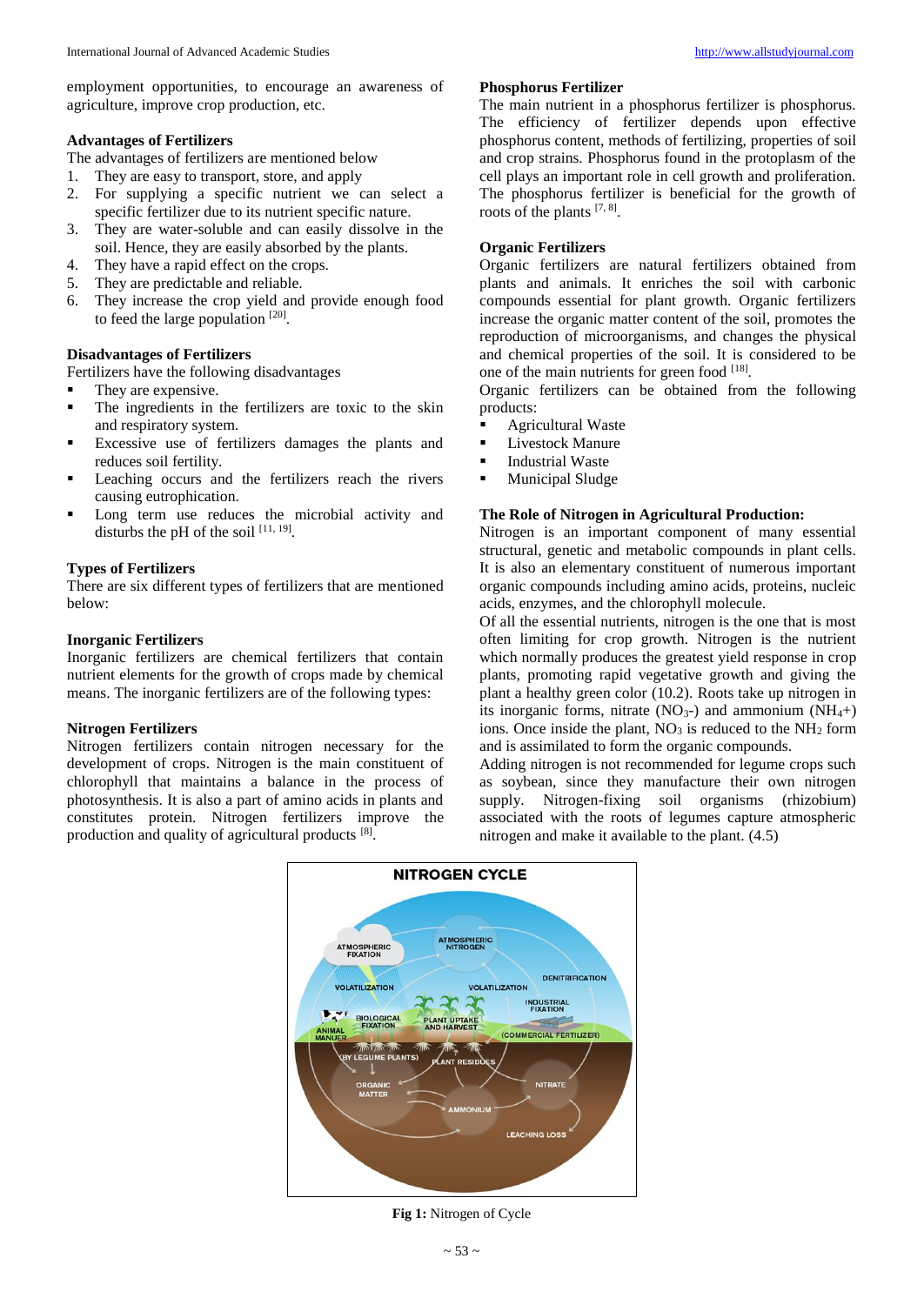Plants lacking nitrogen have very slow growth and look weak and stunted. Older leaves have a light green or yellow color. As nitrogen is mobile in the plant and moves to where it is needed, these older and lower leaves are always first to show symptoms of deficiency [6].

## **The Role of Phosphorus (P) in Agricultural Production**

Phosphorus (P) is an essential nutrient, both as a component of several key plant structural compounds, and as a catalyst in numerous key biochemical reactions in plants. Phosphorus is noted especially for its role in capturing and converting the sun's energy into useful plant compounds.

Phosphorus is a component of various enzymes and proteins. It is a vital component of DNA, the genetic "memory unit" of all living things. It is also a component of RNA, the compound that reads the DNA genetic code, to

Phosphorus is essential for the general health and vigor of all plants. Some specific growth factors that have been associated with adding phosphorus to the crop are: stimulated root development, increased stalk and stem strength, improved flower formation and seed production, more uniform and earlier crop maturity, increased nitrogenfixing capacity of legumes, improvements in crop quality, and increased resistance to plant diseases [3].



**Fig 2:** Phosphorus of Cycle

## **Symptoms of phosphorus deficiency**

A crop deficient in phosphorus will show slow growth, appear stunted and be weak. Older leaves will have a dark green color and purple pigmentation. Since phosphorus is mobile in the plant, the bottom leaves are always affected first and show the earliest signs of deficiency  $[6, 12]$ .

#### **The Role of Potassium (K) in Agricultural Production:**

Potassium (K), along with nitrogen and phosphorus, is one of the three essential plant macronutrients, and is taken up by crops from soils in relatively large amounts. Potassium increases yields and improves the quality of agricultural produce. Potassium also enhances the ability of plants to resist diseases, insect attacks, cold and drought stresses and other adverse conditions. It helps in the development of a strong and healthy root system and increases the efficiency of the uptake and use of nitrogen and other nutrients. In

addition, potassium has an important role in livestock nutrition<sup>[5]</sup>.

The importance of potassium stems from its multiple roles in the plant: it is involved in the activation of more than sixty enzymatic systems in the plant cell, and in the synthesis of proteins, vitamins, starch and cellulose which ensure normal plant metabolism, plant growth and formation of strong tissues. Potassium helps photosynthesis, the process through which the sugars and energy that the plant needs for its development are formed and converted. Potassium also controls the opening and closing of the leaf stomata, which regulate the water status in the plant. It plays an essential part in the formation of starch and in the production and translocation of sugars. Potassium is, therefore, of special value to carbohydrate-rich crops such as sugarcane, potato and sugar beet. The production of starch and sugar in legumes boosted by potassium benefits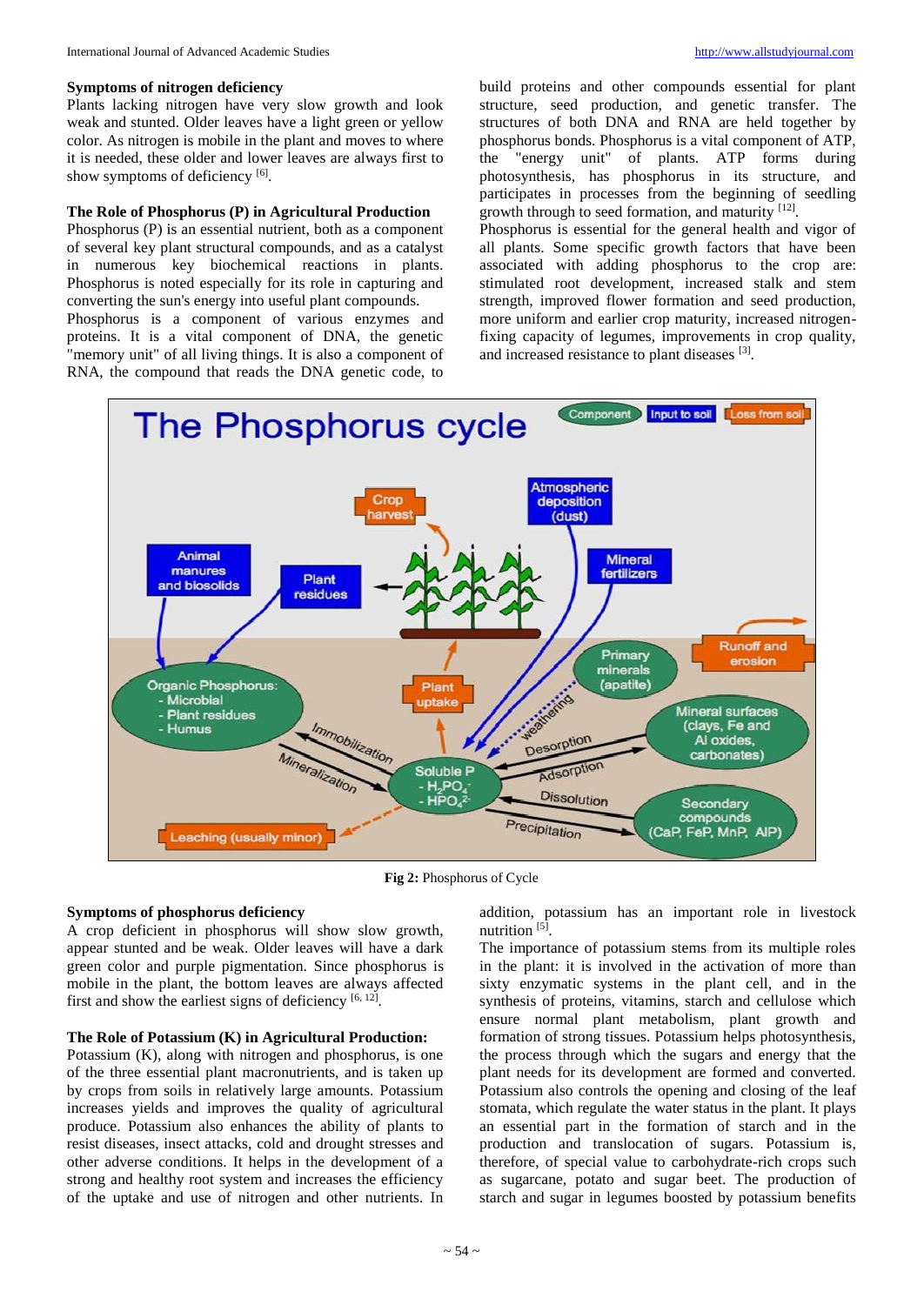the symbiotic bacteria living on the roots and thus improves the fixation of nitrogen [11].

Potassium not only increases yields but also enhances crop quality. It improves the nutritive value of grains, tubers and fruits by increasing the contents of protein and oil in seeds, of starch in tubers and seeds, and of vitamin C and sugar in fruits. With an adequate supply of potassium, cereals produce plump grains and strong stalks. Potassium also improves the flavor and color of fruits and increases the size of tubers and fruits. In addition, it increases the resistance to various injuries during storage and transportation, thus extending shelf life.



**Fig 3:** Potassium of Cycle

# **Symptoms of potassium deficiency**

Plants deficient in potassium 'lodge' or bend over at ground level making them difficult to harvest. Potassium deficiency makes a plant susceptible to disease.

The edges of older leaves appear to have burned edges (scorching) and, since potassium is mobile in the plant, the bottom and older leaves show deficiency symptoms first.

## **The Role of Sulphur (S) in Agricultural Production**

Sulphur  $(S)$  is an essential element in forming proteins, enzymes, vitamins, and chlorophyll in plants. It is crucial in nodule development and efficient nitrogen fixation in legumes.

Protein synthesis requires large amounts of sulphur, especially in the formation of oils within the seed, and sulphur is a constituent of several amino acids and vitamins found in both plants and animals. Thus, sulphur is an important factor in determining the nutritional quality of foods.

Sulphur is also important in photosynthesis and contributes to crop winter hardiness. An adequate supply of sulphur is very important, not only for crops with high sulfur requirements - such as legumes (alfalfa, clover, soybean etc.) and Cruciferae (canola, rapeseed) - but also for crops with high nitrogen requirement (corn, cotton), which without sulphur cannot optimize their utilization of nitrogen [23] .



**Fig 4:** Sulphur of Cycle

# **Symptoms of Sulphur deficiency**

Plants deficient in sulphur have leaves that are pale green color, beginning first on younger leaves. Eventually, the whole plant can have a light yellow-green appearance.

# **The Role of Magnesium (Mg) in Agricultural Production**

Magnesium (Mg) is needed by all crops to help capture the sun's energy for growth and production through photosynthesis. Photosynthesis takes place in chlorophyll, the green pigment in plants, and magnesium is the central

atom of the chlorophyll molecule, with each molecule containing 6.7% magnesium [7].

Magnesium plays an important role in activating enzymes involved in respiration, photosynthesis and nucleic acid synthesis. It aids in phosphate metabolism, serving as a carrier of phosphate compounds through the plant. Magnesium facilitates translocation of carbohydrates (sugars and starches) and enhances the production of oils and fats.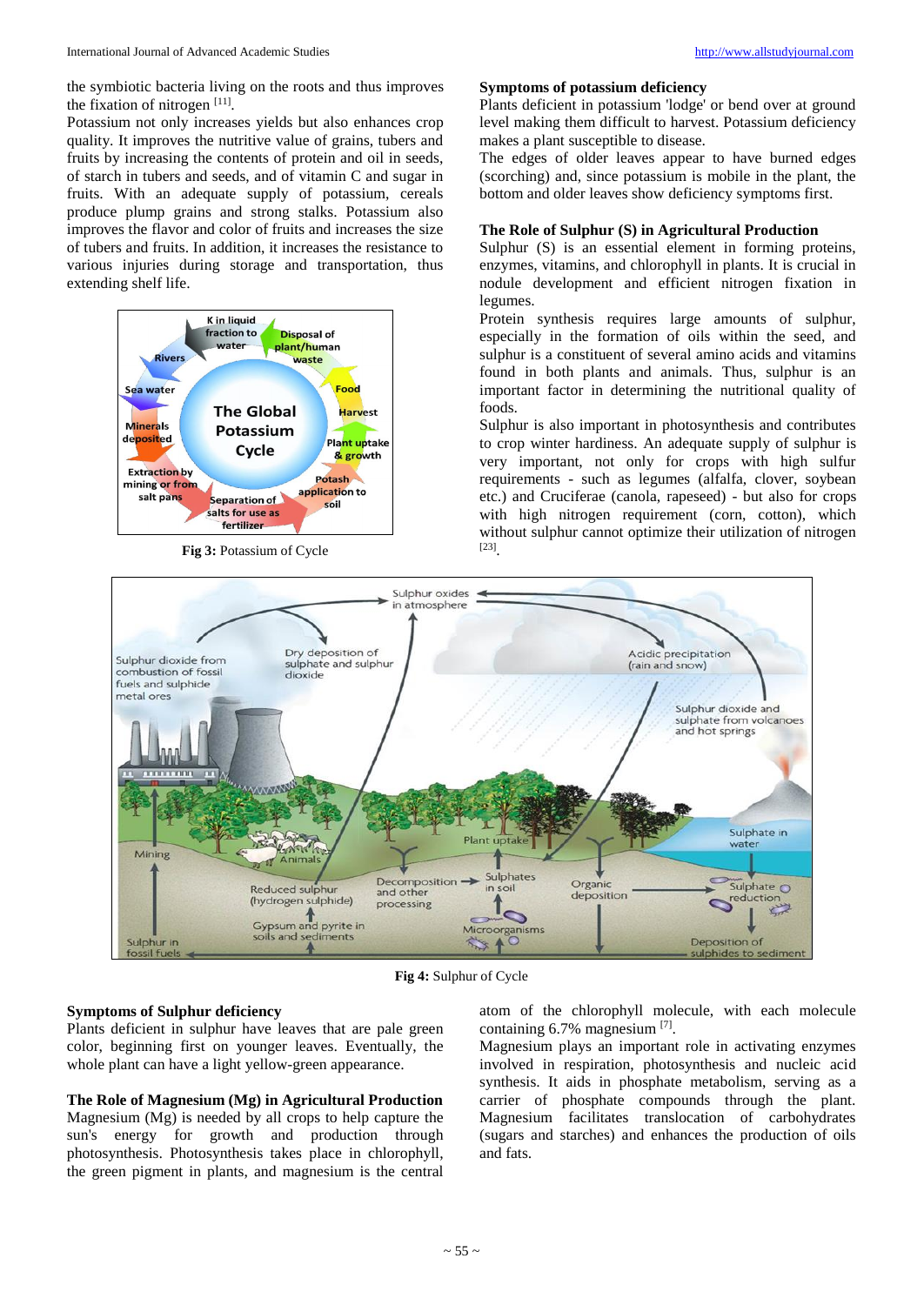## **Symptoms of Magnesium deficiency**

In plants suffering magnesium deficiency older leaves show interveinal chlorosis (dark green veins with yellow areas between them). These yellowed or chlorotic leaves develop spotted areas of dead tissue and the leaf edges curl. Since magnesium is mobile in the plant, the lower or older leaves are always affected first.



**Fig 5:** Symptoms of Magnesium deficiency

# **The Role of Calcium (Ca) in Agricultural Production**

Calcium (Ca) plays an extremely important role in producing plant tissues and it enables plants to grow better. Calcium is responsible for holding together the cell walls of plants. It is also crucial in activating certain enzymes and to send signals that coordinate certain cellular activities.

It is calcium that is key to normal root system development. Calcium also increases resistance to outside attack and increases the feed value of forage crops to livestock.

# **Symptoms of Calcium deficiency**

Calcium deficiency results in poor root growth and the root tips die.

Shortage of calcium makes the crop vulnerable to diseases. These diseases can include blossom end rot in tomatoes, tip burn in cabbage and black heart in celery.

As calcium is immobile within the plant, as supply of calcium ceases deficiency symptoms appear on younger leaves. New leaves are distorted, with curled edges and the growing tip may die [10].



**Fig 6:** Symptoms of Calcium deficiency

## **Micronutrients: Iron, Zinc**

Even though micronutrients are used by plants in very small amounts, they are just as essential for plant growth as large amounts of primary and secondary nutrients. They must be maintained in balance in order for all nutrients and water to be used efficiently. On turf grass there are three micronutrients that are particularly important in order to maintain green color and plant vigor:

## **Iron (Fe)**

Yellowing of grass (Iron Chlorosis) is often due to iron deficiency. Iron is required for the formation of chlorophyll in the plant cell (causes turf to maintain a healthy green color). It serves as a catalyst for biological processes such as respiration, symbiotic fixation of nitrogen and photosynthesis. Applications of iron can correct iron deficiency, but it may be temporary in high pH soils, due to tie up with calcium. This may require acidification of the soil with elemental sulfur or the use of ammonium forms of nitrogen or some other acidification agents. As ammonium converts to nitrate in the soil, it has an acidifying effect. This acidifying effect makes iron and many other elements more available in high pH soils.

# **Zinc (Zn)**

Zinc is an essential component of several plant enzymes. It is a part of auxins and controls the synthesis of indoleacetic acid which regulates growth compounds. Zinc also affects the intake and efficient use of water by plants.

## **Conclusion**

Manure is the organic matter obtained naturally from decaying plants and animals. It is also obtained from animal and human faeces and also, from domestic wastes such as vegetable peels. Manure is better than fertiliser. Manure is derived naturally and adds a lot more than just nutrients to the soil. They increase the activity of the microbes in the soil and increase its fertility. On the other hand, fertilisers harm these microbes and cause health issues in the consumers since they are synthesised chemically.

#### **References**

- 1. Abbasi MK, Musa N, Manzoor M. Mineralization of soluble P fertilizers and insoluble rock phosphate in response to phosphate-solubilizing bacteria and poultry manure and their effect on the growth and P utilization efficiency of chilli (*Capsicum annuum* L.). Bio geosciences. 2015;12:4607-4619.
- 2. Ahmed A. Effects of micronutrients, form of nitrogen supply and selected bio effectors on early growth of maize exposed to low root zone temperature. Master Thesis, University of Hohenheim, Stuttgart, Germany, 2017.
- 3. Ahmed A, Hasnain S. Auxin-producing Bacillus sp.: Auxin quantification and effect on the growth of Solanum tuberosum. Pure and Applied Chemistry, 2010, 82(1).
- 4. Bittman S, Kowalenko CG, Hunt DE, Forge TA, Wu X. Starter phosphorus and broadcast nutrients on corn with contrasting colonization by mycorrhizae. Agronomy J. 2006;98:394-401.
- 5. BIOFECTOR final report. Resource Preservation by Application of BIOefFECTORs in European Crop Production, 2017. (https://cordis.europa.eu/project/rcn/104445/reporting/e n/ 20/05/2019). 6. Borris R. towards a New Generation of Commercial
- Microbial Disease Control and Plant Growth Promotion Products. In Principles of Plant-Microbe Interactions; Lugtenberg, B., Ed.; Springer International Publishing: Basel, Switzerland, 2015, 329-337pp.
- 7. Chekanaia V, Chikowoa R, Vanlauwe B. Response of common bean (*Phaseolus vulgaris* L.) to nitrogen, phosphorus and rhizobia inoculation across variable soils in Zimbabwe. Agriculture, Ecosystems and Environment. 2018;266:167-173. Fan B, Borriss R, Bleiss W. Gram-positive rhizobacterium Bacillus